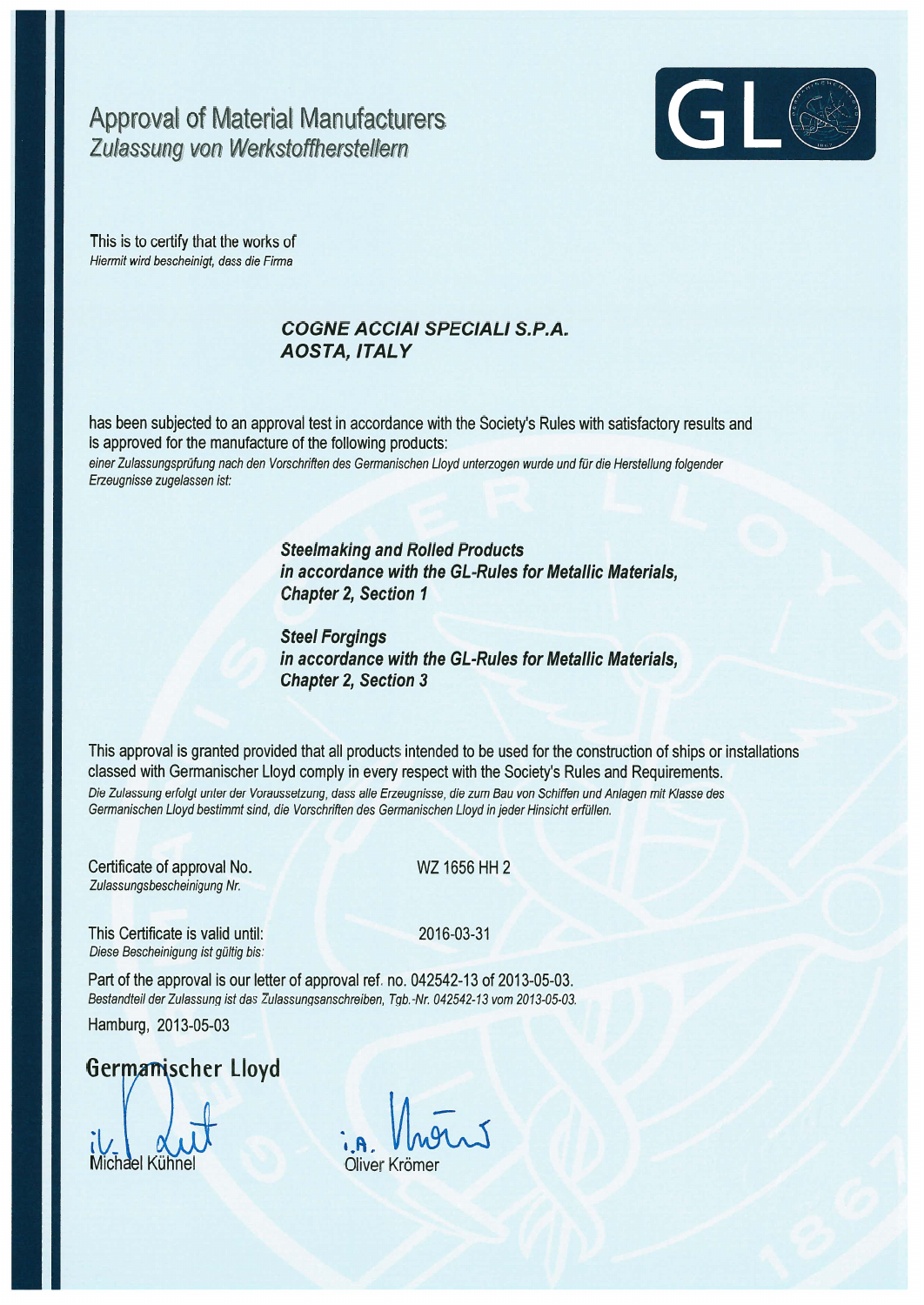Ref. no.: 042542-13

Manufacturer: Cogne Acciai Speciali S.p.A.



## List 1: Plates, Strips, Sections and Bars, Prematerial

| Grade<br>Remarks                                                                                                 | Key       | Supply<br>Condition (1) | min. Thick-<br>ness, mm | max. Thick-<br>ness, mm | Casting<br>Method (2) | Deoxidation | Microalloy          |  |
|------------------------------------------------------------------------------------------------------------------|-----------|-------------------------|-------------------------|-------------------------|-----------------------|-------------|---------------------|--|
| IMCO304 - 1.4301 acc. to<br><b>COGNE Data Sheet</b>                                                              | <b>ST</b> | $S + Q$                 | 20                      | 106                     | CC/IC                 | killed      | acc. to<br>standard |  |
| IMCO304L/1 - 1.4307 acc. to<br><b>COGNE Data Sheet</b>                                                           | <b>ST</b> | $S + Q$                 | 20                      | 106                     | CC/IC                 | killed      | acc. to<br>standard |  |
| IMCO316 - 1.4401 acc. to<br><b>COGNE Data Sheet</b>                                                              | <b>ST</b> | $S + Q$                 | 20                      | 106                     | CC/IC                 | killed      | acc. to<br>standard |  |
| IMCO316L - 1.4404 acc. to<br><b>COGNE Data Sheet</b>                                                             | <b>ST</b> | $S + Q$                 | 20                      | 106                     | CC/IC                 | killed      | acc. to<br>standard |  |
| IMCO316LM - 1.4435 acc. to<br><b>COGNE Data Sheet</b>                                                            | <b>ST</b> | $S + Q$                 | 20                      | 106                     | CC/IC                 | killed      | acc. to<br>standard |  |
| IMCO316T - 1.4571 acc. to<br><b>COGNE Data Sheet</b>                                                             | <b>ST</b> | $S + Q$                 | 20                      | 106                     | CC/IC                 | killed      | acc. to<br>standard |  |
| IMCO410 - 1.4006 acc. to<br><b>COGNE Data Sheet</b>                                                              | <b>ST</b> | $Q+T$                   | 20                      | 106                     | CC/IC                 | killed      | acc. to<br>standard |  |
| IMCO420A - 1.4021 acc. to<br><b>COGNE Data Sheet</b>                                                             | <b>ST</b> | $Q+T$                   | 20                      | 106                     | CC/IC                 | killed      | acc. to<br>standard |  |
| IMCO420B - 1.4028 acc. to<br><b>COGNE Data Sheet</b>                                                             | <b>ST</b> | $Q+T$                   | 20                      | 106                     | CC/IC                 | killed      | acc. to<br>standard |  |
| IMCO430F - 1.4104 acc. to<br><b>COGNE Data Sheet</b>                                                             | <b>ST</b> | $Q+T$                   | 20                      | 106                     | CC/IC                 | killed      | acc. to<br>standard |  |
| IMCO431 - 1.4057 acc. to<br><b>COGNE Data Sheet</b>                                                              | <b>ST</b> | $Q+T$                   | 20                      | 106                     | CC/IC                 | killed      | acc. to<br>standard |  |
| 415M - 1.4418 acc. to COGNE<br>Data Sheet                                                                        | <b>ST</b> | $Q+T$                   | 20                      | 106                     | CC/IC                 | killed      | acc. to<br>standard |  |
| E415 - 1.4313 acc. to COGNE<br>Data Sheet                                                                        | <b>ST</b> | $Q+T$                   | 20                      | 106                     | CC/IC                 | killed      | acc. to<br>standard |  |
| <b>Stainless Steels</b>                                                                                          | HZ        | <b>AC</b>               | 160                     | 220                     | CC                    | killed      | acc. to<br>standard |  |
| <b>Stainless Steels</b>                                                                                          | HZ        | AR                      | 20                      | 120                     | CC/IC                 | killed      | acc. to<br>standard |  |
| Key: BD Strip<br>BF Wide Flats<br>BL Plate<br>FO Sections HZ Prematerial (Ingots,<br>ST Bars<br>WFS Bulbflatbars |           |                         |                         |                         |                       |             |                     |  |

Slabs, Billets)

 $(2)$ :

 $\overline{(1)}$ :

- AC, AF, AR = as cast, as forged, as rolled  $N+T =$  normalized + tempered CR = controlled rolled  $Q+T =$  quenched + tempered
- $CR = controlled rolled$ <br>  $F = ferritized$
- 
- 
- 
- 
- $SH = \text{surface}$  hardened
- 
- $HF = hot formed$ <br>  $N = normalized$ <br>  $TM = thermomechanically rolled$ 
	- $TM =$  thermomechanically rolled

 $CC =$  continuous casting

 $IC = ingot casting$